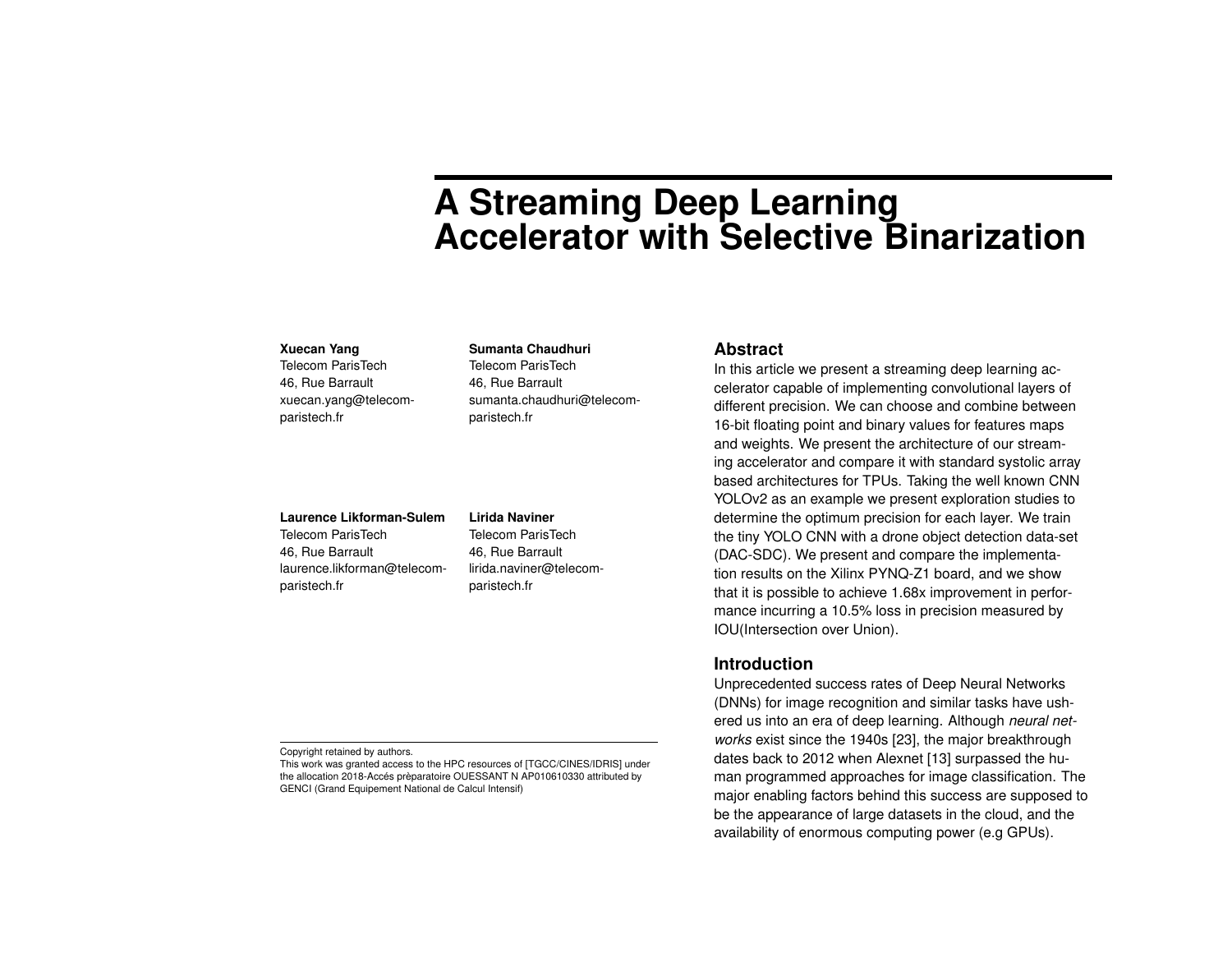Since then, there has been a steady growth of customized DNN accelerators research and several architectures have been proposed [\[11](#page-8-2), [6,](#page-8-3) [4,](#page-8-4) [5](#page-8-5)], and more recently TPU (Tensor Processing Units) [[9](#page-8-6)] have been commercialized by Google.

There are two phases associated with a given architecture (e.g. Alexnet, VGG16 [\[22](#page-8-7)], YOLO [[20\]](#page-8-8), SSD [\[17\]](#page-8-9) etc.) and a given dataset (COCO [\[16\]](#page-8-10), PASCAL-VOC [\[10](#page-8-11)] etc.), namely training and inference. For training, Stochastic Gradient Descent (SGD) [\[3](#page-8-12)] is a popular approach which requires floating point precision and often done in GPU servers. The inference phase can either be carried out in the cloud, or it can be carried out in an embedded device close to the data source.

Moreover, it has been shown that for the inference phase a lower precision is enough. [[4\]](#page-8-4) proposes half precision floating point, [\[9](#page-8-6)] uses 8 bit quantized weights, and [\[24](#page-8-13), [7\]](#page-8-14) propose the use of binarized weights and feature maps.

#### *Motivation & Scope*

Although DNNs can have several different variations such as multi-layer perceptrons, Convolutional Neural Networks (CNN), Recurrent Neural Networks (RNNs) and their variants such as RNNS with Long Short Term Memories (LSTM). In this article we limit our scope to accelerating Convolutional Neural Networks (CNNs).

Although fully binarized (both binary feature maps and weights) networks work well with smaller networks such as Alexnet and Lenet as described in [\[24](#page-8-13), [7\]](#page-8-14), they tend to loose precision with deeper networks, e.g. YOLOv2, SSD.

To use binarized computing without losing too much precision, in this article, we propose a deep learning accelerator with selective binarization. This accelerator is targeted for the inference phase of CNN. And we don't opti-

mize the training phase. Although the architecture proposed is generic, in our experiments we mainly target embedded system applications such as object detection/tracking. These applications often have real time constraints and a very tight power budget. We conduct our experiments with architectures and data-sets used in this domain, and we use the PYNQ-Z1 FPGA board for embedded systems.

#### *Contribution*

The major contribution of this paper is an end-to-end streaming architecture for a deep learning accelerator different from the systolic array architectures [\[9](#page-8-6)] or NoC based architectures [\[6\]](#page-8-3). Our architecture is capable of implementing mixed precision CNNs where we can choose from three different precision levels (half precision floating for feature maps and weights, half for feature maps and binary weights, and binary feature maps and weights) for each convolutional layer. Several works[[12](#page-8-15)][\[15](#page-8-16)][\[8](#page-8-17)] related to quantization also provide architectures with mixed precision. But we provide the choice of binarized layer, which converts multiplication into addition/subtraction or XNOR logic operations, and we also made special architecture for binarized layer. To our knowledge this is the first architecture which proposes such a choice.

We propose a method of architecture exploration to find the optimum use of binary layers, which we call selective binarization. The goal is to use selective binarization to increase performance and decrease power consumption, within a tolerable precision loss.

#### *Organization*

The rest of the paper is organized as follows: Firstly, we describe our training and architecture exploration method. Then the details of the proposed architecture for the accelerator are presented. Subsequently we focus on the experimental results based on YOLO CNN architecture and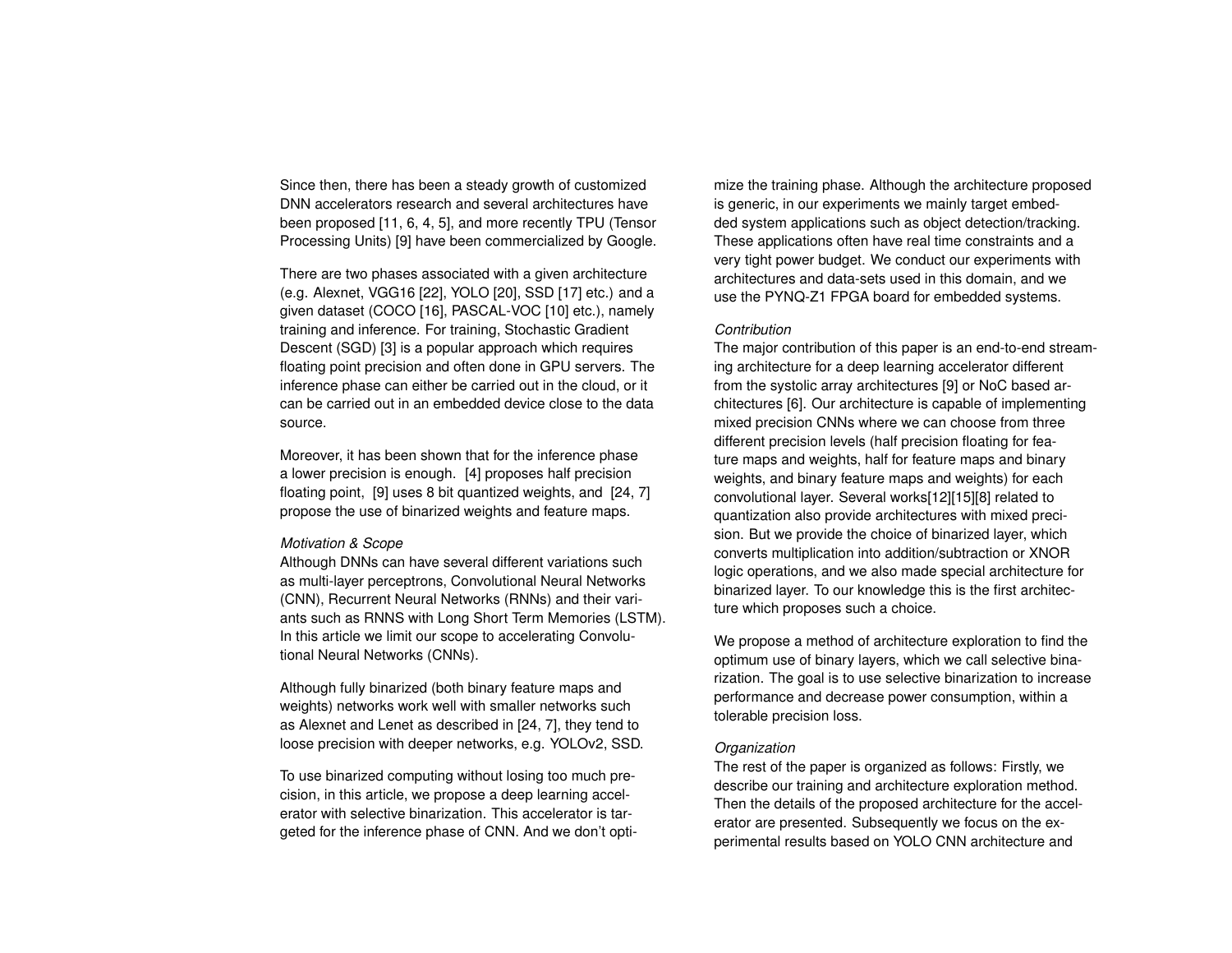the PYNQ FPGA board. Finally, we compare the proposed architecture with previously well-known accelerators and conclusions are discussed.

## **Training with selective binarization**

According to different binary methods, we can build three different kinds of layers for CNNs:

- Float layer: Both input **F**eature maps and **W**eights are **H**alf (FHWH) precision floating point.
- Binary layer: Input **F**eature maps are in **H**alf precision and **W**eights are **B**inary (FHWB). In binary layer, the multiplication operation is reduced to an addition/subtraction. Although the computation rate is the same as the full precision channel, 16x weights can be stored in on-chip memory.
- XNOR layer: Both input **F**eatures maps and **W**eights are **B**inary (FBWB). Since all multipliers in this convolution belongs to *{*1*, −*1*}*, the multiplication operations are reduced to a XNOR operation . For this channel, we rearrange the data in input feature stream in such a way that 16 XNOR can be performed in parallel, so leading to a 16x speedup compared to other channels.

The compute speeds of the layers are different. Similarly, the accuracies are different. Depending on the usage scenario, we use the three kinds of layers to build mixed CNNs, so that performance increases and power consumption decreases, within a tolerable precision loss.

Tiny YOLO shown in Table [1](#page-2-0) is an object detection network that is much faster but less accurate than the normal YOLO model. In this section, taking tiny YOLO as an example, we present our method to train mixed CNNs. Then, we compare the detection accuracies of the mixed tiny YOLO.

### *Binarization method*

We use the method presented in [\[19](#page-8-18)] to binarize the feature maps and weights. The Darknet [\[19\]](#page-8-18) framework which supports binarization, is used to train the network.

In order to constrain a convolution operation  $X \otimes W$  to have binary weights, we replace the real weights *W ∈*  $R^{w \times h \times c}$  by binary weights  $W^b = sign(W)$  with  $W^b \in$  $\{+1, 1\}^{w \times h \times c}$ . A real scaling factor  $\alpha = \frac{1}{n}||W||_{l_1}$  where  $n = w \times h \times c$  is used to approximate the convolution operation as :

$$
X \otimes W \approx \alpha(X \oplus W^b)
$$

where, *⊕* indicates a convolution without any multiplication. Since the weight values are binary, we can implement the convolution with additions and subtractions.

As well, if we use this method to binarize the feature maps, a convolutional layer can be approximated by:

$$
X \otimes W \approx \alpha \beta (X^b \odot W^b)
$$

where  $X^b \ = \ sign(X), \, \beta \ = \ \frac{1}{n}||X||_{l1},$  and  $\odot$  indicates a convolution without any algebraic operation, which are replaced by logical operations XNOR.

We use the training method presented in [[21\]](#page-8-19), except that the binary and XNOR layers are computed by the method presented in [[19\]](#page-8-18). Algorithm [1](#page-3-0) demonstrates the procedure used in Darknet for training a mixed CNN. Lines 1- 16 show the forward propagation phase, where *F orward* means convolution within the *l th* layer, followed by maxpooling and batch normalization layers if necessary. The result of forward propagation  $\hat{Y}$  encodes the prediction information. Lines 17-19 show the backward propagation

## <span id="page-2-0"></span>**Table 1:** Tiny YOLO network

| Tiny-YOLO     | <b>Filters</b> | Size / Stride  |
|---------------|----------------|----------------|
| Convolutional | 16             | $3 \times 3/1$ |
| Maxpool       |                | $2 \times 2/2$ |
| Convolutional | 32             | $3 \times 3/1$ |
| Maxpool       |                | $2 \times 2/2$ |
| Convolutional | 64             | $3 \times 3/1$ |
| Maxpool       |                | $2 \times 2/2$ |
| Convolutional | 128            | $3 \times 3/1$ |
| Maxpool       |                | $2 \times 2/2$ |
| Convolutional | 256            | $3 \times 3/1$ |
| Maxpool       |                | $2 \times 2/2$ |
| Convolutional | 512            | $3 \times 3/1$ |
| Maxpool       |                | $2 \times 2/1$ |
| Convolutional | 1024           | $3 \times 3/1$ |
| Convolutional | 1024           | $3 \times 3/1$ |
| Convolutional | 90             | $1 \times 1/1$ |
| Detection     |                |                |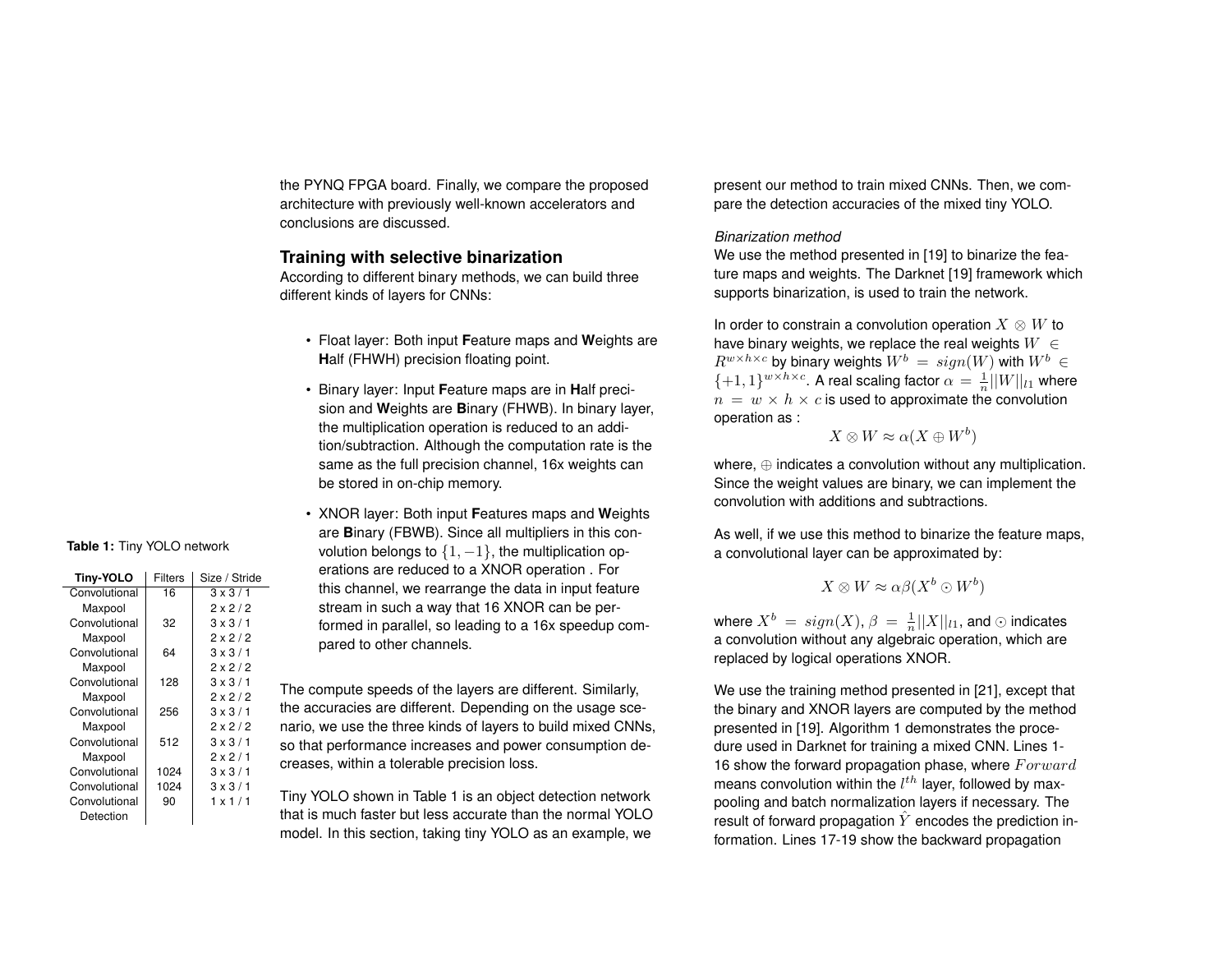

**Figure 1:** The results are for architectures the baseline, architecture 8 and 12 respectively.

<span id="page-3-3"></span>

<span id="page-3-2"></span>**Figure 2:** Illustration of the IOU (Intersection Over Union) detection metric: *IOU* = *Area of Intersection Area of Union*

that computes the gradients by using  $\bar{W}$  instead of  $W^t$  (in the case of a float layer, the two are equal), then applies these gradients to update the weights  $W^t.$  The function *U pdateP aramaters* can be realized by any update rules (e.g. SGD or ADAM). At the end of this Algorithm, in Line 20, the learning rate is updated according to the strategy used by Darknet.(We used fixed strategy in our training).

<span id="page-3-0"></span>**Algorithm 1** Training an L-layers mixed CNN as used in Darknet

**Input**: A batch of inputs and targets (*I, Y* ), cost function  $C(Y, \hat{Y})$ , current weight  $W^t$  and current learning rate  $\eta^t$ . **Output**: updated weight *Wt*+1 and updated learning

rate  $\eta^{t+1}$ .

- 1: //**Forward propagation**
- 2:  $X_1 = I$

10: *αlk* =

11: *W<sup>B</sup>*

13: **else**

- 3: **for**  $l = 1$  **to**  $L$  **do**
- 4: **if** *l th* layer is XNOR layer
- 5:  $X_l^b = sign(X_l)$
- 6:  $\beta_{lk} = \frac{1}{n} ||X^t_{lk}||_{l1}$

7: 
$$
X_l = \overset{\sim}{\beta_{lk}} X_l^b
$$

*l*  $\frac{X_l - \rho_{lk} X_l}{\rho_{lk}^2}$  and  $\frac{X_l - \rho_{lk} X_l}{\rho_{lk}^2}$ 9: **for** *k th* filter in *l th* layer **do**

$$
\alpha_{lk} = \frac{1}{n} ||W_{lk}^t||_{l_1}
$$

$$
W_{lk}^B = sign(W_{lk}^t)
$$

12:  $\widetilde{W}_{lk} = \alpha_{lk} W_{lk}^B$ 

$$
\widetilde{W}_{\Omega} = W_{\Omega}
$$

14: 
$$
W_{lk} = W_{lk}
$$
  
15:  $X_{l+1} = \text{Forward}(X_l, \widetilde{W}_l, l)$ 

16: 
$$
\hat{Y} = X_{L+1}
$$
  
17. //Backward propagation

18: *∂C*

18: 
$$
\frac{\partial C}{\partial \widetilde{W}} = \text{Backward}(\frac{\partial C}{\partial \widetilde{Y}}, \widetilde{W})
$$
  
19:  $W^{t+1} = \text{UpdateParameters}(W^t, \frac{\partial C}{\partial \widetilde{W}}, \eta^t)$   
20:  $n^{t+1} - \text{Underle learningrate}(n^t, t)$ 

20: 
$$
n^{t+1}
$$
 =UpdateLearningrate( $\eta^t, t$ )

#### **Table 2:** Mixed Tiny YOLO network

<span id="page-3-1"></span>

| Conv Layer         | 1 | 2              | 3 | 4                | 5 | 6 | 7 | 8              | 9 |
|--------------------|---|----------------|---|------------------|---|---|---|----------------|---|
| <b>Baseline</b>    | B | B              | В | B                | B | B | B | B              | B |
| Arch <sub>1</sub>  | X | $\overline{B}$ | B | B                | B | B | B | B              | B |
| Arch <sub>2</sub>  | B | X              | В | B                | B | B | B | B              | B |
| Arch <sub>3</sub>  | B | B              | X | B                | B | B | B | B              | B |
| Arch4              | B | B              | B | X                | B | В | B | B              | B |
| Arch <sub>5</sub>  | B | B              | B | B                | X | B | B | B              | B |
| Arch <sub>6</sub>  | B | B              | В | B                | B | Х | В | B              | B |
| Arch <sub>7</sub>  | B | B              | B | B                | B | B | X | B              | B |
| Arch <sub>8</sub>  | B | В              | B | B                | B | В | В | X              | B |
| Arch <sub>9</sub>  | X | X              | B | B                | B | B | B | B              | B |
| Arch <sub>10</sub> | B | B              | X | $\boldsymbol{X}$ | B | B | B | B              | B |
| Arch <sub>11</sub> | B | B              | B | B                | X | X | B | B              | B |
| Arch <sub>12</sub> | В | B              | В | B                | В | В | Χ | $\overline{X}$ | B |

## *Architecture exploration*

Through the above binary method, we can binarize all layers to build binary tiny YOLO network. Taking this architecture as baseline architecture, we use grid search method, which replaces the convolutional binary layers by XNOR layers for each layer or each two layers. The 9 *th* layer which does not take up lots of resources encodes the final result (detection), so we keep the input feature maps of  $9^{th}$ as floating point and binarize weights only, that is as a binary layer. Then 12 mixed CNN architectures composed of binary and XNOR layers are generated, as shown in Table [2,](#page-3-1) where *B* means binary layer and *X* means XNOR layer. They are divided into two groups based on number of XNOR layers they have (one or two).

#### *Training context and platform*

A drone object detection dataset DAC-SDC [\[1](#page-7-0)] is used for training these 12 networks. It includes 13 class of objects (car, building, person, etc.). Only one object is presented in each image. Images with 416x416 resolution is used to train the network. Same as in YOLO [[20\]](#page-8-8), we use Darknet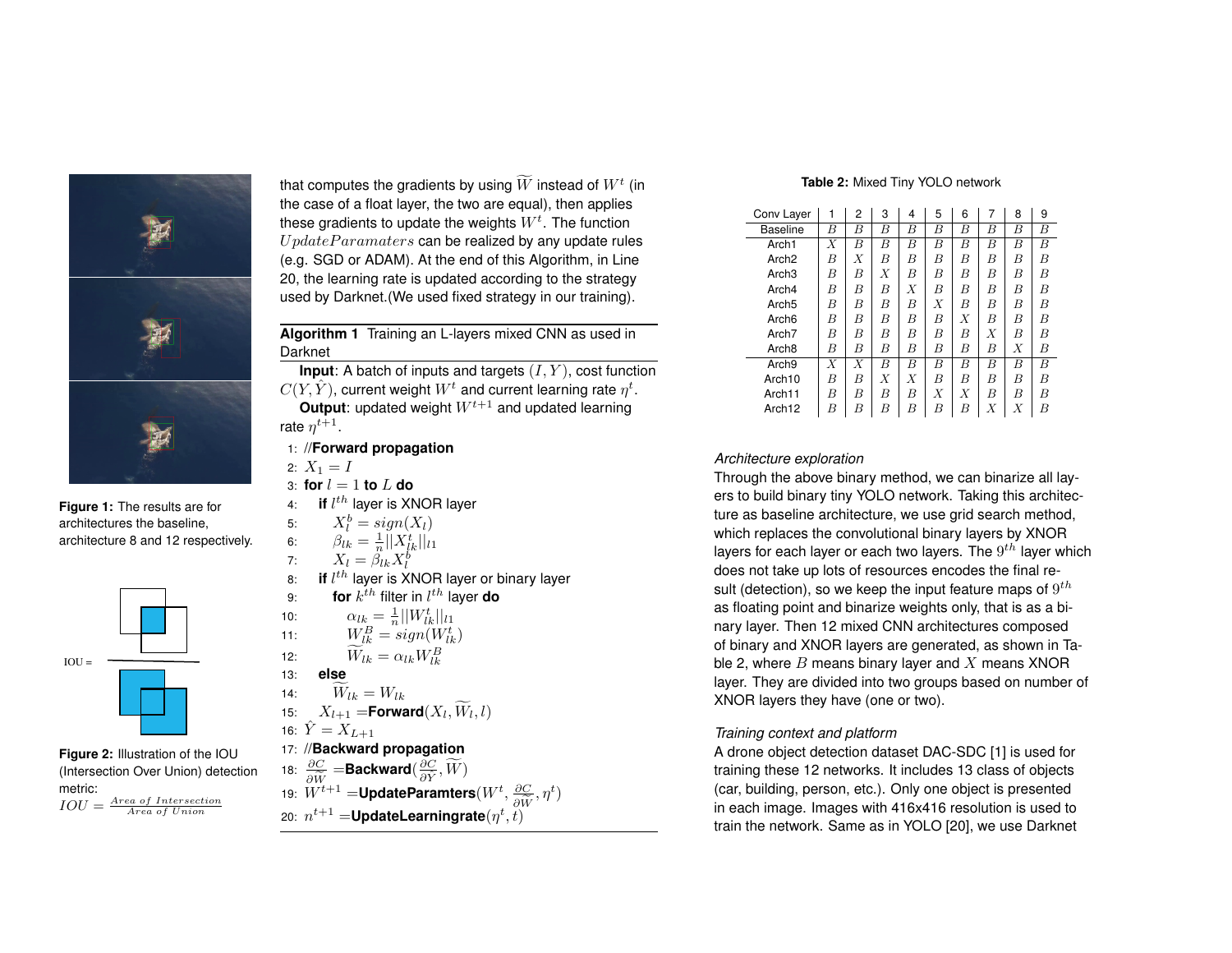

<span id="page-4-0"></span>**Figure 3:** IOU along the training batches: The value plotted in the Y axis is the IOU value over a test dataset with 416x416 resolution, and X-axis plots the number of batches

### framework for training.

We use convolutional weights that are pre-trained on Darknet Reference Model [[2\]](#page-7-1) as the initialization of weights. The size of the image is varied during the training by Darknet [[2\]](#page-7-1). Darknet also randomly adjusts the exposure and saturation of the image by up to a factor of 1.5 in the HSV color space. Throughput training we use a batch size of 128, a momentum of 0.9 and a decay of 0.0005. The learning rate is fixed to 1*e −* 5. We have trained the networks upto 80K batches.

The hardware platform for training is composed of 12 IBM Power server compute nodes. Each node has 4 Tesla P100 GPU, with 3584 CUDA cores inside. We use 3 nodes which include 12 GPU to training 12 mixed tiny YOLO at the same time. Each training task is affined to one exclusive GPU (GPU not shared by others). It takes about 180 hours to train 80000 batches of images. The main evaluation criteria in object detection problem is IOU (Intersection Over Union), shown as Figure [2.](#page-3-2)

We can see examples of IOUs of the objects detected in Figure [1](#page-3-3). The IOU along the training batches are shown in Figure [3](#page-4-0). The figure does not contain architecture 1 and architecture 9 which binarize the input image in first layer. Since their IOUs are close to 0 until 35000 batches, we abandon the training. The IOU of architecture 12 is close to baseline. In fact, it is reduced by 10.5% compared to baseline. Moreover, it can be seen in Figure [3](#page-4-0) that this loss may be reduced if we continue to train. At the same time, because of using XNOR layers in 7 *<sup>t</sup>h* and 8 *<sup>t</sup>h* layers, which are the most computationally intensive, it greatly reduces computation time. The architecture 6,7,8 that use XNOR in later layer also get relatively good IOUs.

<span id="page-4-1"></span>

**Figure 4:** Overall Hardware Architecture

# **Accelerator Architecture**

Our accelerator architecture is suitable for computing one convolutional layer followed by a maxpooling layer at a time. Figure [4](#page-4-1) depicts the overall architecture. As shown in Figure [5](#page-5-0) the convolutions are not directly computed, but are converted to a multiplication of the matrix. This is a standard method in all GPU implementations and some accelerators [[9\]](#page-8-6). The equivalent tensor of an input feature map or image with *C* channels of dimension  $(H \times W \times C)$  is converted to a 2D matrix with rows of size  $(f_h \times f_w \times C)$ , and  $H \times W$  rows.  $f_h$  and  $f_w$  are the filter height and weight, respectively. Similarly, the *Cout* weights for a convolutional layer are arranged into a  $(f_h \times f_w \times C) \times C_{out}$  matrix where each column contains distinct weights of filter. The matrix multiplication results in an image/feature map of same width & height as the input but with *Cout* channels.

### *Hardware/Software Partitioning*

Figure [4](#page-4-1) presents the overall system architecture. The device driver running on the processor handles the tasks of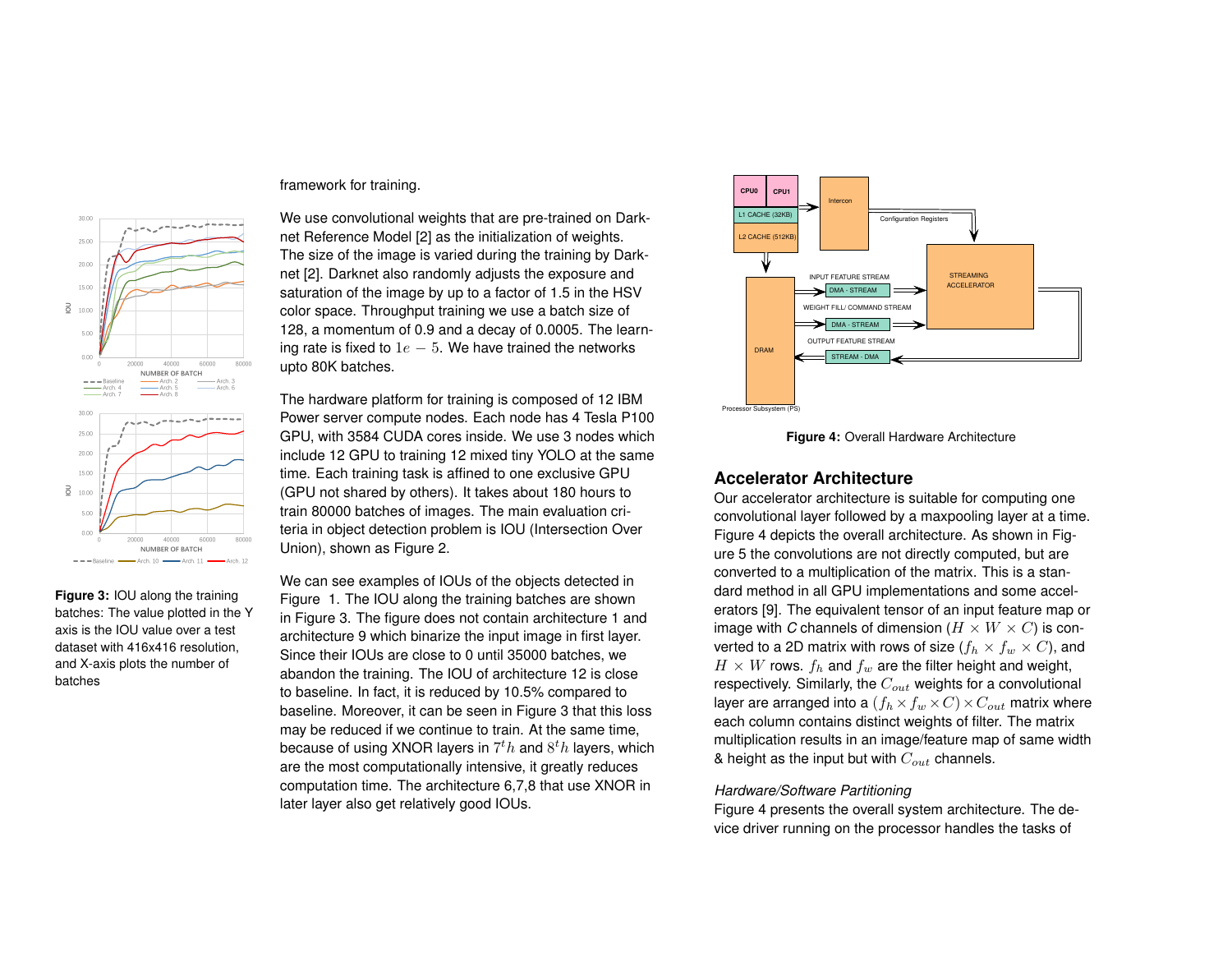

<span id="page-5-0"></span>**Figure 5:** Image to Matrix Transformation

resizing, preprocessing images, pre-load weights into accelerator, and launch the computing for one convolutional layer. The image-to-matrix transformation can be done in both software and hardware. As we can see in Figure [8,](#page-7-2) for convolutional layers with large number of channels, the execution time on the processor is not very high. This is because with large row, the transformation is mainly done in the cache memory. For smaller rows, the processor has to fetch several non-contiguous lines and spends more time in to and fro main memory access.

#### *Hardware architecture*

Figure [6\(a\)](#page-6-0) presents the overall architecture of our accelerator. The input feature map matrix for a convolutional layer is streamed into the accelerator in row major format. Due to limited on-chip memory, only a part of the weights matrix can be loaded at one time (32 filters in the experiments) and it is necessary to use several iterations for convolutional layers with large number of filters. For example, for a convolutional layer with 256 filters 8 iterations are necessary. The output of the convolutional layer is fed into the maxpool layer which can then be streamed back to main memory.

The streaming accelerator in Figure [6\(a\)](#page-6-0) has *N* convolutional lanes which perform an inner product between the incoming input feature and weights streams. There is a configurable image-to-matrix transformation stage which is only used for layers with very few channels. The input feature stream is then broadcasted to all the convolutional lanes. As each convolutional lane corresponds to one filter, the *N* filter weights are distributed to *N* lanes from the on-chip weight RAM. As we can see, there is a lot of data reuse (often expressed in terms of MAC/data [[23\]](#page-8-0)). In this case, the input feature stream has a data reuse of *N* MAC/data and the weight has a data reuse of *H × W* MAC/data. The

maxpool layer can be skipped. Finally, the output in *HW C* format is regrouped and streamed back to main memory. For convolutional layer with  $C_{out}$  channels,  $\frac{C_{out}}{N}$  iterations are necessary.

As shown in Figure [6\(b\),](#page-6-1) the stream computing element performs an inner product of the input streams *A* and *B*. The input stream *A* is redirected to one of the three lanes according to the chosen precision. As mentioned earlier, it supports three precision: FHWH, FHWB and FBWB.

# **Implementation on the PYNQ-Z1 board**

Table [3](#page-5-1) shows the resource utilization of our implementation with the Z7020 FPGA. The main limiting factor is the on-chip memory. Because of this limitation we can only implement 32 lanes of convolution with half precision floating point running at 150 MHz. Thus the max. performance of this implementation is 9.6 Gflops/S. We consider a Multiplyaccumulate operation as 2 flops. Based on this limitation **Table 3:** Resource Utilization in PYNQ-Z1 board with Zynq 7020 FPGA

<span id="page-5-1"></span>

| Site Type             | Used  | Available | Util   |  |
|-----------------------|-------|-----------|--------|--|
| Slice LUTs            | 43167 | 53200     | 81.14% |  |
| <b>Block RAM Tile</b> | 131.5 | 140       | 93.93% |  |
| <b>DSPs</b>           | 64    | 220       | 29.09% |  |

we have explored other architectural choices:

- Choice 1: Feature Maps (FMs) and stored in main memory, and 32 filter weights are stored in FPGA on-chip memory.
- Choice 2: Both Feature Maps (FMs) and the weights are stored in main memory.

With the help of a roofline diagram, Figure [7](#page-6-2), we show the performance limits of our choices. The roofline for FHWH and FHWB are the same, and the roofline for FBWB is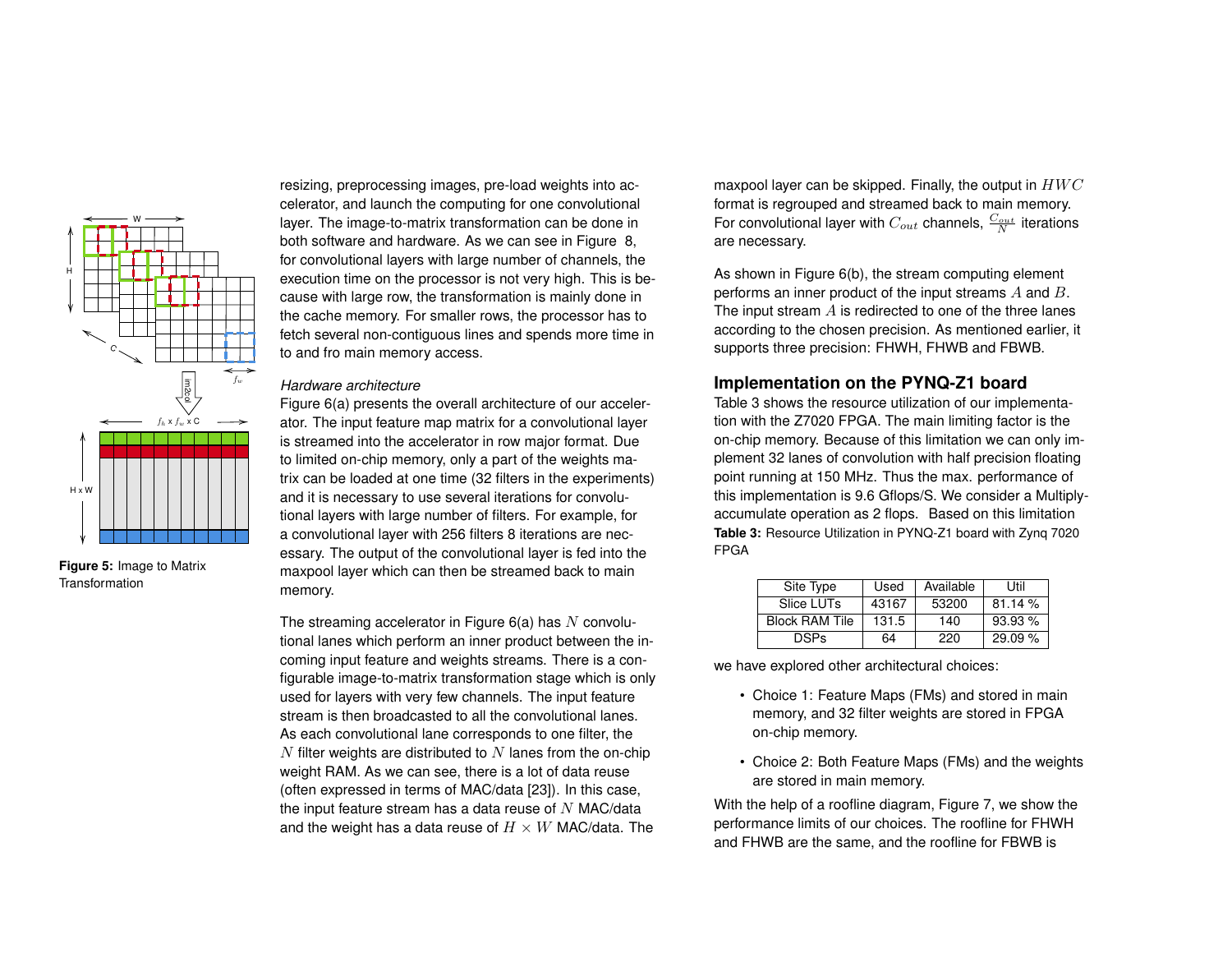

(a) Detailed architecture of the Streaming Accelerator





16x higher performance. We have plotted the points cor-

## <span id="page-6-3"></span>**Experiments & Results**

**Table 4:** Tiny YOLO parameters used in experiments

| # Conv. | Н   | W   | $f_h \times f_w$ | С    | $C_{out}$ | $N_{lanes}$ | $N_{iter}$ |
|---------|-----|-----|------------------|------|-----------|-------------|------------|
|         | 416 | 416 | 3x3              | 3    | 16        | 32          |            |
| 2       | 208 | 208 | 3x3              | 16   | 32        | 32          |            |
| 3       | 104 | 104 | 3x3              | 32   | 64        | 32          | 2          |
| 4       | 52  | 52  | 3x3              | 64   | 128       | 32          | 4          |
| 5       | 26  | 26  | 3x3              | 128  | 256       | 32          | 8          |
| 6       | 13  | 13  | 3x3              | 256  | 512       | 32          | 16         |
| 7       | 13  | 13  | 3x3              | 512  | 1024      | 32          | 32         |
| 8       | 13  | 13  | 3x3              | 1024 | 1024      | 32          | 32         |
| 9       | 13  | 13  | 1x1              | 1024 | 90        | 32          | 3          |

<span id="page-6-1"></span>We conducted our experiments on the PYNQ-Z1 board. Due to resource constraint on the FPGA, the image-tomatrix transformation part is carried out in the processor. As the number of convolutional lanes are limited to 32, for each layer we need to do a few iterations. These are detailed in Table [4](#page-6-3).

BN L.

The 68.8% of the multiplication is in the 7 *th* and 8 *th* layers. Therefore, we analyze the architecture 8 and 12, which binarize the  $7^{th}$  and  $8^{th}$  $8^{th}$  layers. Figure 8 shows the detailed execution time for each layer of baseline and architecture 8 and 12 as well as the IOU with 80K batches images trained. Figure [8\(d\)](#page-7-3) shows the total execution time for the three architectures. We can see that the IOU of architecture 12 is close to baseline. In fact we can see that for architecture 12 a 1.68x speedup is achievable with 10.5% loss of IOU.

# **Related Work**

The two very well known deep learning accelerators are the tensor processing unit from Google [\[9](#page-8-6)] and Eyeriss [\[6](#page-8-3), [5](#page-8-5)]. The TPU and a majority of deep learning accelerators use Systolic Arrays [[14\]](#page-8-20). In Figure [9](#page-7-4) we compare our architecture with a systolic array implementation. We assume

<span id="page-6-0"></span>

<span id="page-6-2"></span>**Figure 7:** Architectural Choices and their explanation with roofline.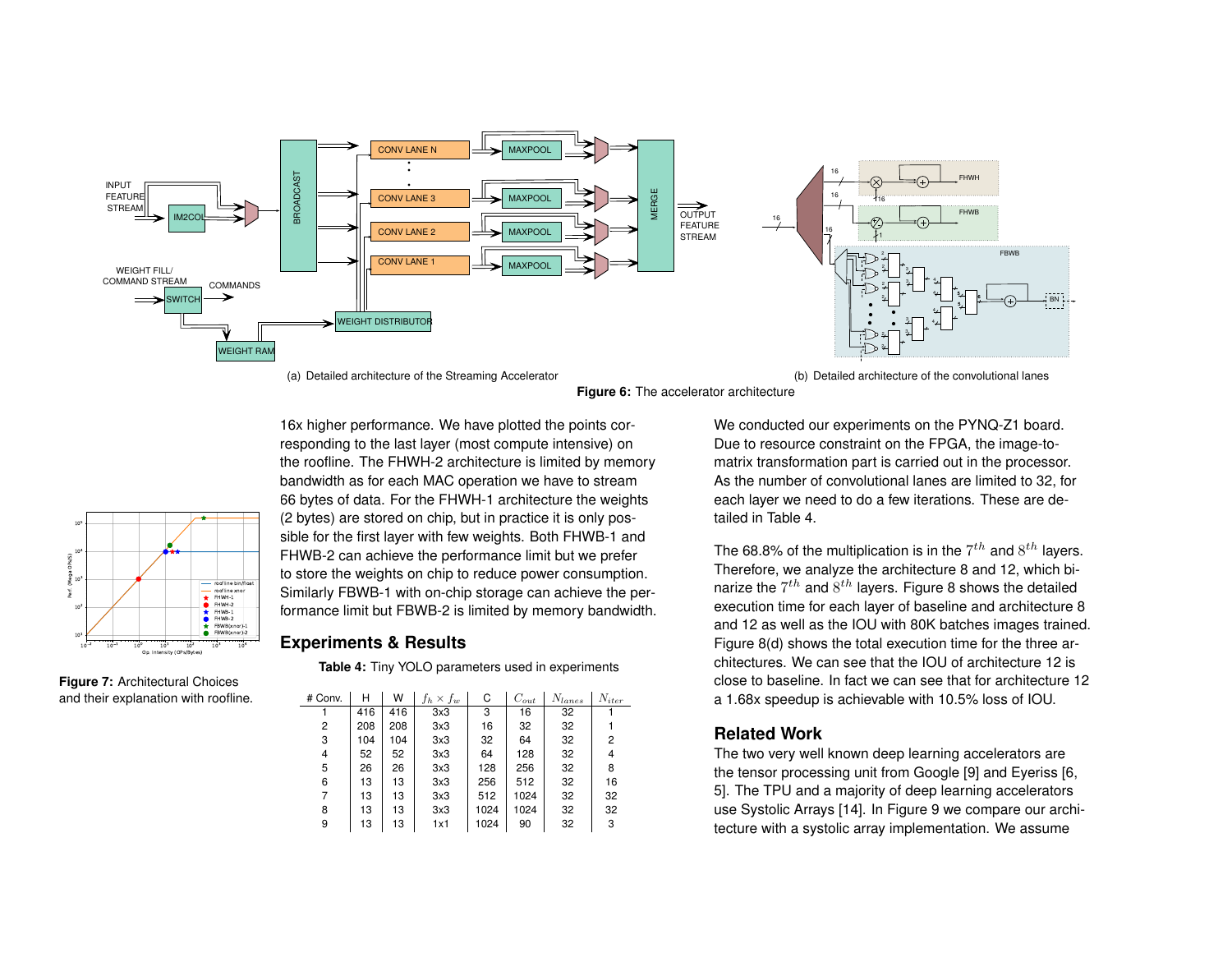

 $=$ 



<span id="page-7-4"></span>**Figure 9:** 64x64 matrix multiplication with Systolic Array and Tiling.



**Figure 10:** 64x64 matrix multiplication with our streaming architecture.

<span id="page-7-5"></span>L0 L1 L63 ..

After ITER 63

<span id="page-7-2"></span>

<span id="page-7-3"></span>**Figure 8:** The execution time for candidate architectures.The architecture 8 and 12 archive 1.32x and 1.68x speedup respectively. If considering convolution time only a 2.5x speedup can be achieved.

that both architectures have the same number of processing elements (PEs). In Figure [10](#page-7-5), the 64x64 square matrix is divided into 16 tiles of 16x16 matrices. Each 16x16 submatrix multiplication can be done with the help of a 16x16 systolic array in 16 pipelined cycles. To calculate each output sub-matrix we need 4 such multiplications described above. so in total we need 16x4x16 or 1024 cycles.

In our streaming architecture, each dot product between row and columns of a 64x64 matrix takes 64 cycles. If we assume the same number of PEs as the systolic array (256), the total computation can be completed in (64x64x64/256) or 1024 cycles. If the image-to-matrix transformation is done on chip, the memory transfer overhead should be

similar for both. Our architecture can also be viewed as an one-dimensional systolic array.

Eyeriss [\[6](#page-8-3)] uses a square grid of processing elements but not as a systolic array. The convolution task is mapped to this square grid connected by a Network-on-Chip. [\[18](#page-8-21)] proposes the YOLOv2 architecture with floating point feature maps and binarized weights. It is difficult to compare the results as it is done on a different FPGA board, but it will be part of our future work.

## **Conclusions & Future Work**

In this article we presented methods and architectures to implement CNNs with varied precisions. We proposed an exhaustive search method to retrieve optimum configuration of layers, where the precisions can be chosen to be FHWH, FHWB, or FBWB. We also proposed a streaming deep learning architecture where the feature maps are directly streamed to the accelerator and the output stream is stored in main memory. The advantage of streaming architecture is the pipelined nature of operations where each stage is working in parallel.

This is a work in progress and various improvements are part of our future research. First of all the search method for selective binarization should be enhanced from a simple exhaustive search. Next, we plan to enhance our architecture by adding a image-to-matrix transformation on chip, which will considerably reduce the memory bandwidth. We also plan to add support for arbitrary precisions in the future.

# **REFERENCES**

- <span id="page-7-0"></span>1. 2017. DAC-HDC-2018. (26 September 2017). [http://www.cse.](http://www.cse.cuhk.edu.hk/~byu/2018-DAC-HDC/index.html) [cuhk.edu.hk/~byu/2018-DAC-HDC/index.html](http://www.cse.cuhk.edu.hk/~byu/2018-DAC-HDC/index.html)
- <span id="page-7-1"></span>2. Last accessed 23/11/2018. Darknet: Open Source Neural Networks in C. (Last accessed 23/11/2018).